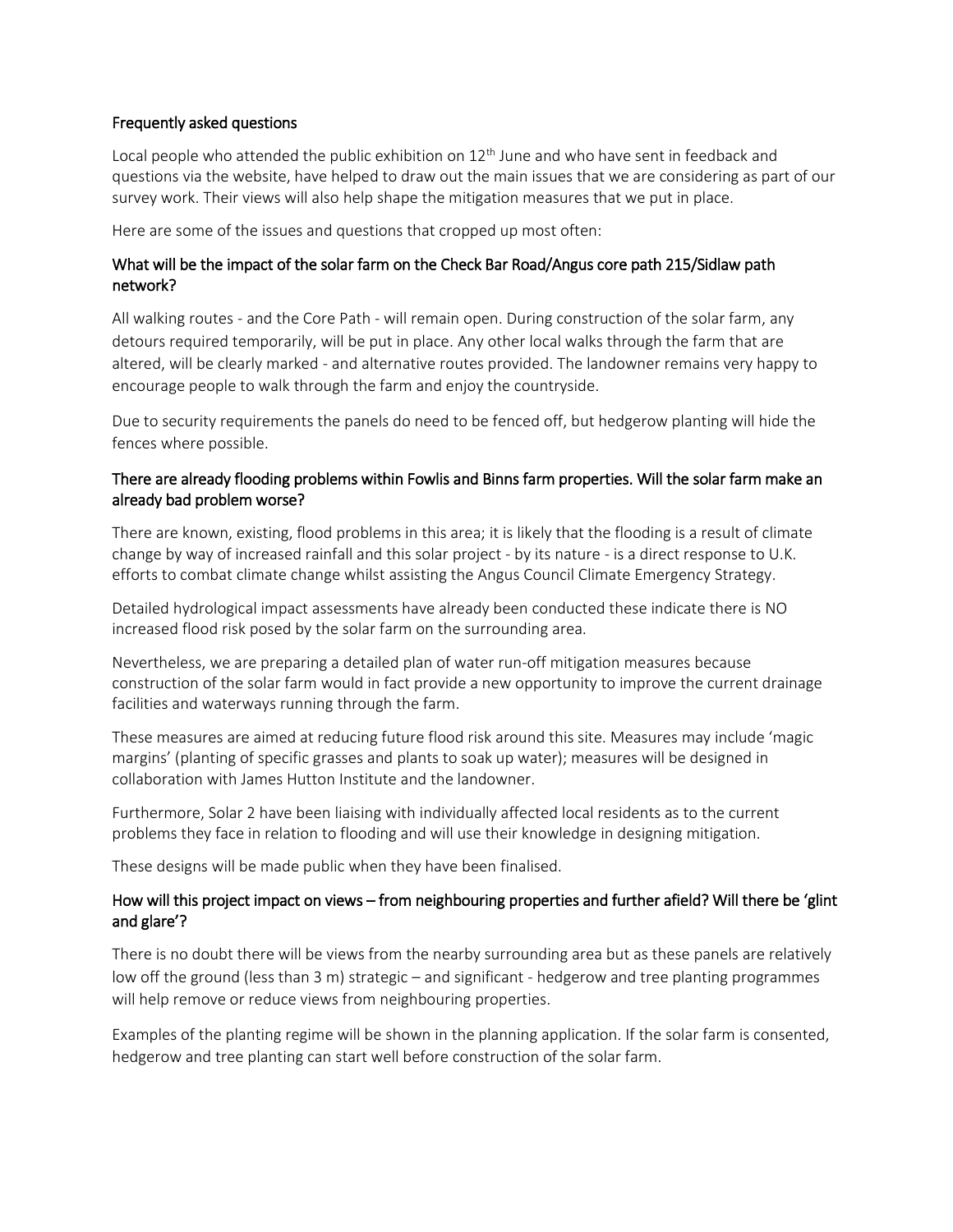A detailed glint and glare assessment has shown that once screening is in place, there will be no adverse effect on neighbouring properties. It is worth remembering that solar panels are designed to absorb light, not reflect it.

### How will the site impact on biodiversity? Wildlife?

The current farming practice on this site - of intensive rotational cropping - results in the area having a low ecological value.

Development of a solar farm allows the farming use to change. The whole site will be under planted with grass and/or wildflower meadows to allow sheep to graze. Furthermore, intensively farmed land does not allow the soil to rest and regenerate. The 40-year solar farm lifecycle, will allow the soil structure to recover and allow the site to act as a better habitat for all types of species from insects, birds to small mammals.

The solar farm design sticks to the current field patterns ensuring current wildlife corridors remain in place and the new hedgerows that will be planted and together with the 'magic margins', will create new wildlife corridors and habitats

# Which routes will you use during construction and how will this impact on surrounding villages and the road network which is already busy and narrow?

With the current design and panel choice, it is likely to require c320 artic lorry movement to bring components to the site. Transport route assessments are ongoing to ensure disturbance is kept to a minimum during any construction period (likely to last 3-4 months).

In discussions with the landowner, he estimates that one acre of crop production in one farming year requires one artic lorry movement per year. The project will be approx. 300 acres and so following this logic, by removing 300 acres from arable crop production, there will be 300 fewer artic movements a year for lifetime of the project.

Routine maintenance of the solar farm requires only a 'white van' type or 4 x 4 vehicle and will be scheduled every month or so.

## Where will the grid connection go and how will disruption be avoided?

The grid connection route proposed by the grid operator  $-$  SSE  $-$  runs from the site to the Charleston substation on the Kingsway in Dundee. The final route will be determined following a detailed assessment of impact on local ecology/archaeology etcetera. We plan that cables will be buried in road verges where possible, reducing the requirement to dig up tarmac. We will also look to run cables in field margins where possible.

## Community benefit: how has the level been arrived at and why is it so much lower than for a wind farm?

The level of community benefit proposed, follows UK solar industry guidance, which is £500 per installed MW, for the duration of the project. The Scottish Government guidance on community benefit for renewables projects was drawn up before any large scale, utility solar farms were built in Scotland and therefore relates to onshore wind which was the key technology at time of writing.

It is worth remembering that community benefit is a voluntary contribution by the developer, as a recognition of the disruption during construction and of the changes that will occur to views. The construction of a solar farm is significantly quicker and less disruptive than a big wind farm would be and has significantly less impact than a wind farm would on landscape, communities and amenity.